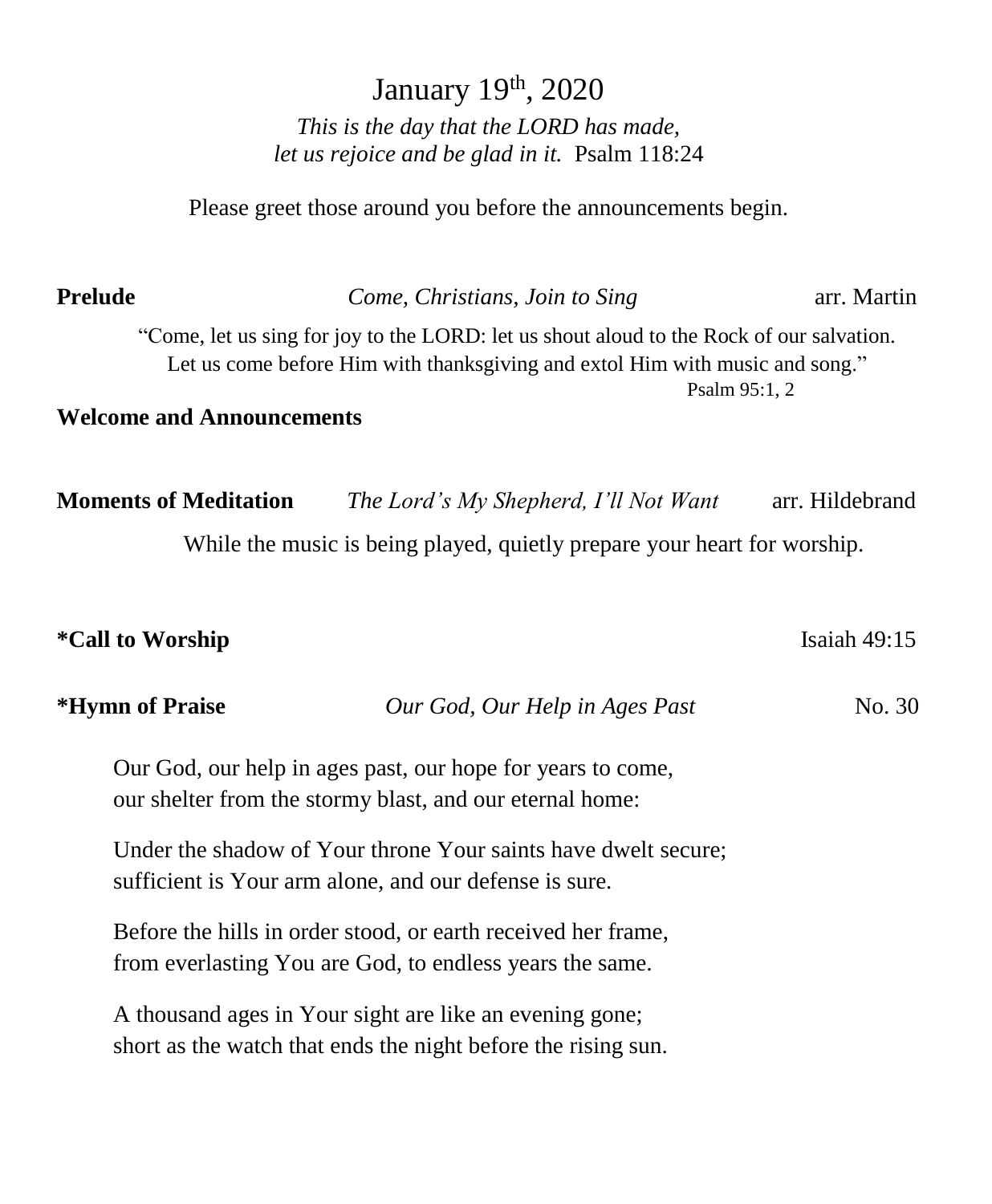The busy tribes of flesh and blood, with all their lives and cares, are carried downward by your flood, and lost in foll'wing years.

Time, like an ever-rolling stream bears all its sons away; they fly forgotten, as a dream dies at the op'ning day.

Our God, our help in ages past, our hope for years to come: O be our guard while troubles last, and our eternal home.

### **\*Prayer of Invocation**

**Scripture Reading** Psalm 139 Pew Bible Page 974

### **Prayer of Confession**

Heavenly Father, we confess that we are becoming apathetic in our efforts to defend the unborn children of this country. We have tried and tried, but none of our labors seem to amount to the change we desire to see. So help us to trust you, O Lord, as the maker of heaven and earth. All things are in your control, especially the things that we cannot understand. Please protect those unborn children and the mothers who are carrying them. And where the sin of abortion has been carried out, we ask that your mercy would abide and that all those involved would know the forgiveness of Jesus Christ, that covers over all sins. Show us how to help and show us how to love and how to forgive. In Jesus name, Amen.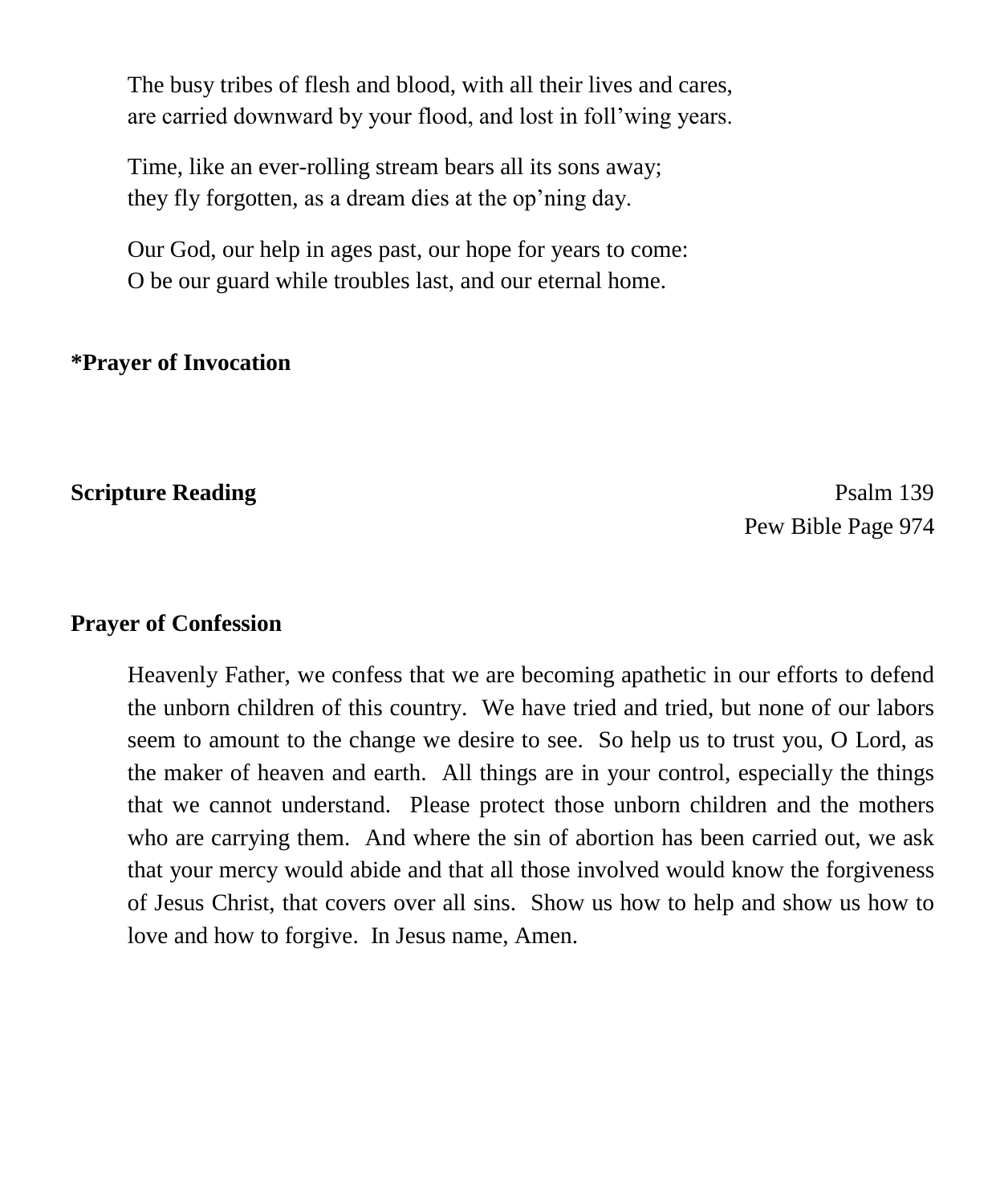### **Assurance of Pardoning Grace** Psalm 103:8-14

**<sup>8</sup>** The Lord is merciful and gracious, slow to anger and abounding in steadfast love. **<sup>9</sup>** He will not always chide, nor will he keep his anger forever. **<sup>10</sup>** He does not deal with us according to our sins, nor repay us according to our iniquities. <sup>11</sup> For as high as the heavens are above the earth, so great is his steadfast love toward those who fear him; **<sup>12</sup>** as far as the east is from the west, so far does he remove our transgressions from us. **<sup>13</sup>** As a father shows compassion to his children, so the Lord shows compassion to those who fear him. **<sup>14</sup>** For he knows our frame; he remembers that we are dust.

## **\*Hymn of Thanksgiving** *Rock of Ages, Cleft for Me* **No. 499**

Rock of Ages, cleft for me, let me hide myself in Thee; let the water and the blood, from Thy riven side which flowed, be of sin the double cure, cleanse me from its guilt and pow'r.

Not the labors of my hands can fulfil Thy law's demands; could my zeal no respite know, could my tears forever flow, all for sin could not atone; Thou must save, and Thou alone.

Nothing in my hand I bring, simply to Thy cross I cling; naked, come to Thee for dress; helpless, look to Thee for grace; foul, I to the Fountain fly; wash me, Savior, or I die.

While I draw this fleeting breath, when mine eyelids close in death, when I soar to worlds unknown, see Thee on Thy judgment throne, Rock of Ages, cleft for me, let me hide myself in Thee.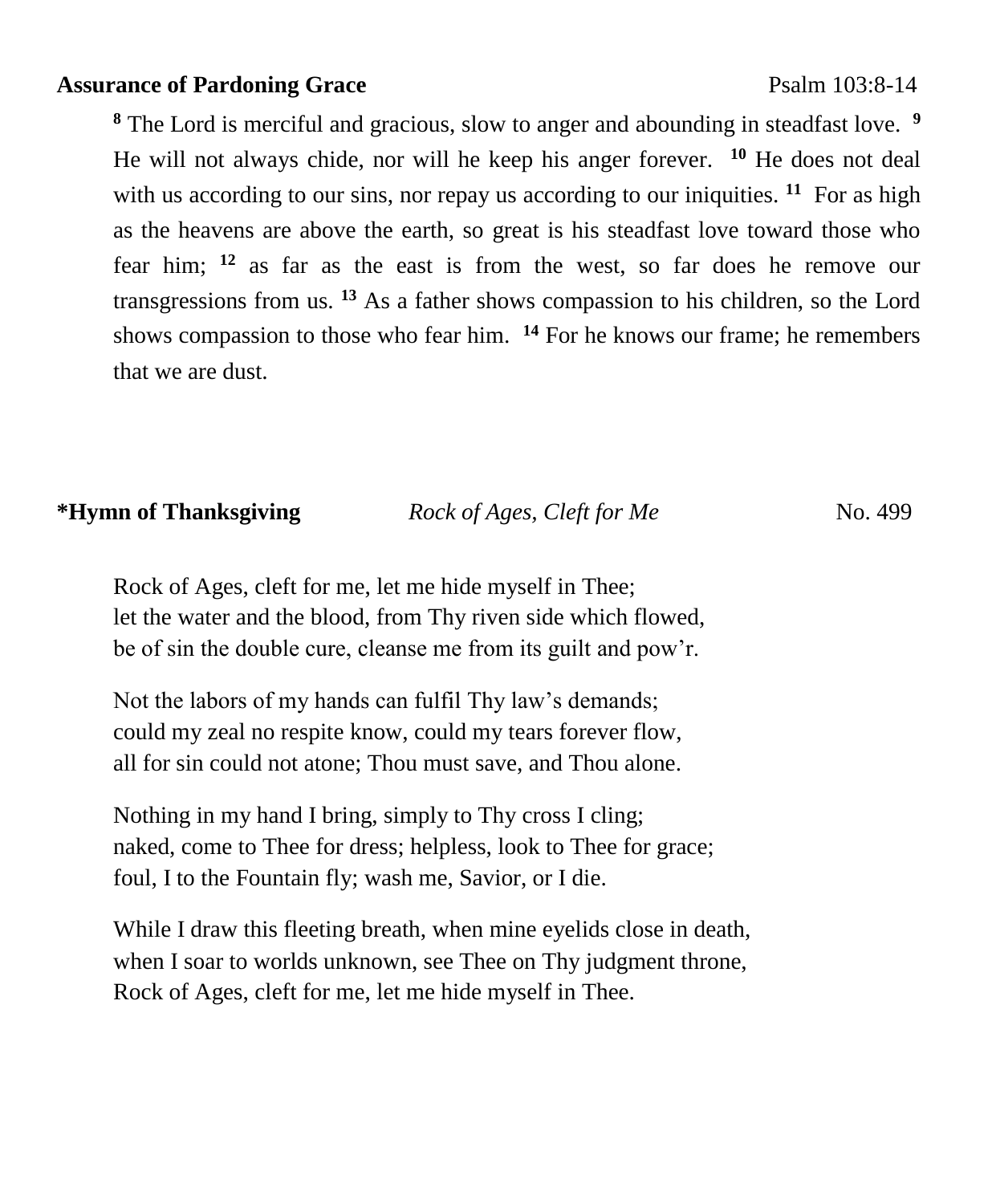## **Westminster Shorter Catechism 12 - 14**

- Q. 12 What special act of providence did God exercise towards man in the estate wherein he was created?
- **A. When God had created man, he entered into a covenant of life with him, upon condition of perfect obedience; forbidding him to eat of the tree of the knowledge of good and evil, upon pain of death.**
- Q. 13 Did our first parents continue in the estate wherein they were created?
- **A. Our first parents, being left to the freedom of their own will, fell from the estate wherein they were created, by sinning against God.**
- Q. 14 What is sin?
- **A. Sin is any want of conformity unto, or transgression of, the law of God.**

## **Prayer of Intercession**

| <b>Tithes and Offering</b> | My Shepherd Will Supply My Need     | arr. Held |
|----------------------------|-------------------------------------|-----------|
|                            | My Shepherd will supply my need;    |           |
|                            | Jehovah is His Name;                |           |
|                            | In pastures fresh He makes me feed  |           |
|                            | beside the living stream.           |           |
|                            | He brings my wand'ring spirit back  |           |
|                            | when I forsake His ways,            |           |
|                            | And leads me, for His mercy's sake, |           |
|                            | in paths of truth and grace.        |           |
|                            |                                     |           |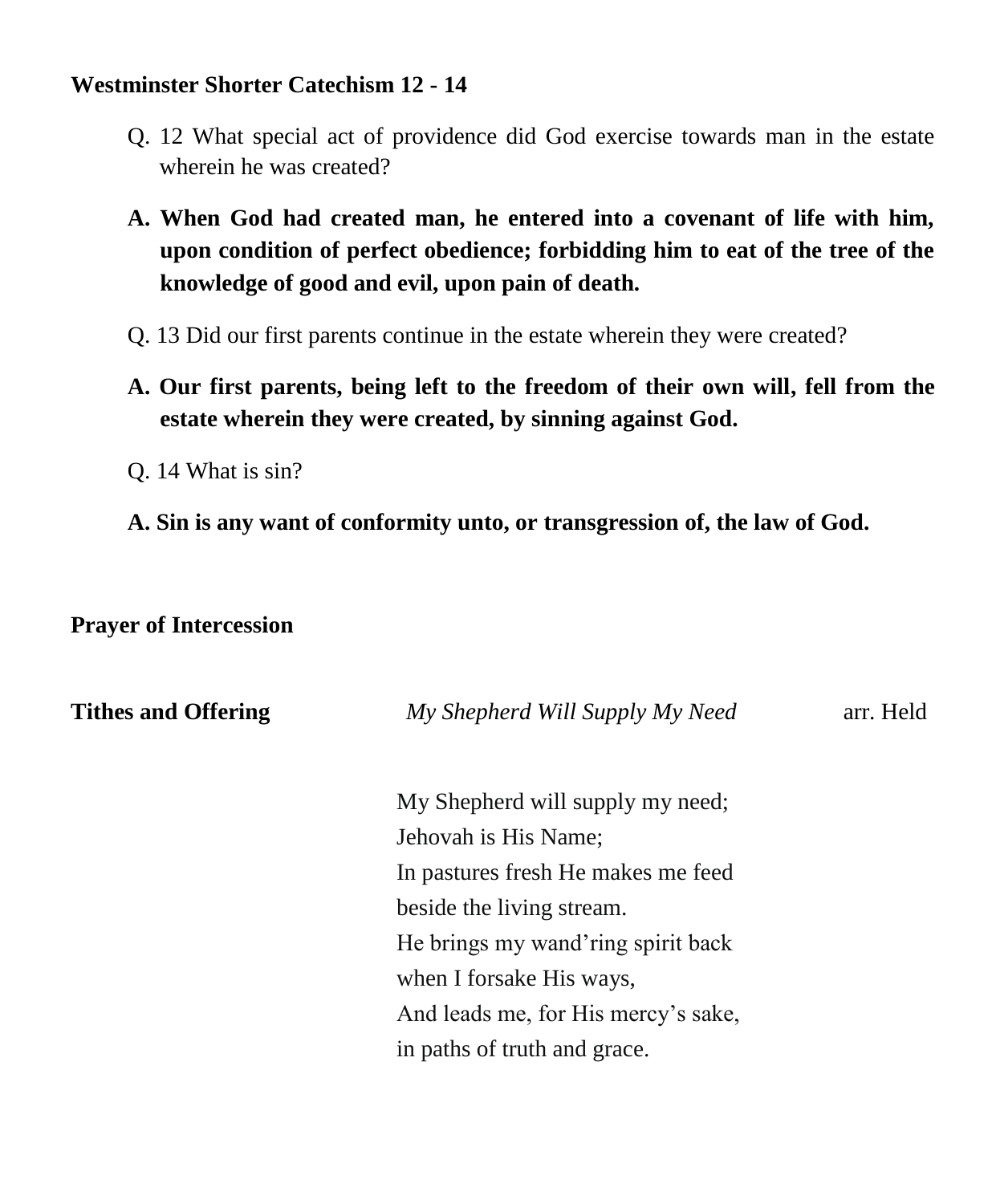**\*Hymn of Preparation** *Heaven's Gift by James Boice*

| 1. When            | far      | from                    | God                  | and   | lost              | in              | sin         |                   | took                 |                          | God's book       | and             |
|--------------------|----------|-------------------------|----------------------|-------|-------------------|-----------------|-------------|-------------------|----------------------|--------------------------|------------------|-----------------|
| 2. That            | gift     | Christ                  | won                  | at    |                   | dread-ful cost: |             | pro               | pi<br>$\blacksquare$ | $\overline{\phantom{a}}$ | $ti - a - tion$  |                 |
| 3. Now             | in       | Christ's right - eous - |                      |       | ness              |                 | a - lone    |                   | stand                |                          |                  | be - fore God's |
| 4. Christ          |          | paid the                | price                | to    | set               |                 | me free:    | His               |                      |                          | blood poured out | on              |
| 5. All             |          | mer - it,               | $\text{boost}$ - ing |       | set               |                 | a - side,   | $by$ <sub>—</sub> | faith                |                          | a - lone         | I'm             |
|                    |          |                         |                      |       |                   |                 |             |                   |                      |                          |                  |                 |
|                    |          |                         |                      |       |                   |                 |             |                   |                      |                          |                  | e               |
|                    |          |                         |                      |       |                   |                 |             |                   |                      |                          |                  |                 |
| looked             | $with -$ | in,                     | 1                    | found | $\mathbf a$       | gift            | from        |                   | heav -               | en's                     | throne,          | a               |
| for                | the      | lost.                   | My                   |       | sub - sti - tute, |                 | con -       |                   | demned               | He<br>could              | died,<br>do:     | and<br>be       |
| awe - some         |          | throne,                 | and                  |       | grasp what        | $on -$          | ly          | God               |                      |                          |                  |                 |
| Cal - vary's tree. |          |                         | <b>Now</b>           |       | $\n  not h - ing$ | as              | my          | own               |                      | I'll                     | call,            | for             |
|                    |          | fied.                   | $Be -$               | fore  |                   | the throne      | $\mathbf I$ | take              |                      | my                       | place            | and             |
| jus<br>- ti -      |          |                         |                      |       |                   |                 |             |                   |                      |                          |                  |                 |
|                    |          |                         |                      |       |                   |                 |             |                   |                      |                          |                  |                 |
|                    |          |                         |                      |       |                   |                 |             |                   | Ò                    |                          | $\bullet$        |                 |
|                    |          |                         |                      |       |                   |                 |             |                   |                      |                          |                  |                 |
| right              |          | eous                    | ness                 |       | from              |                 | God         |                   | made                 |                          | known.           |                 |
| turned             |          | God's                   | wrath                |       | from              |                 | me          |                   | a                    |                          | side.            |                 |
| just               |          | and                     | jus                  |       | ti                |                 | fi          |                   | er                   |                          | too.             |                 |
| all                |          | is                      | Christ's<br>God's    |       | and               |                 | Christ      |                   | my<br>ing            |                          | all.<br>grace.   |                 |

©1999 Tenth Music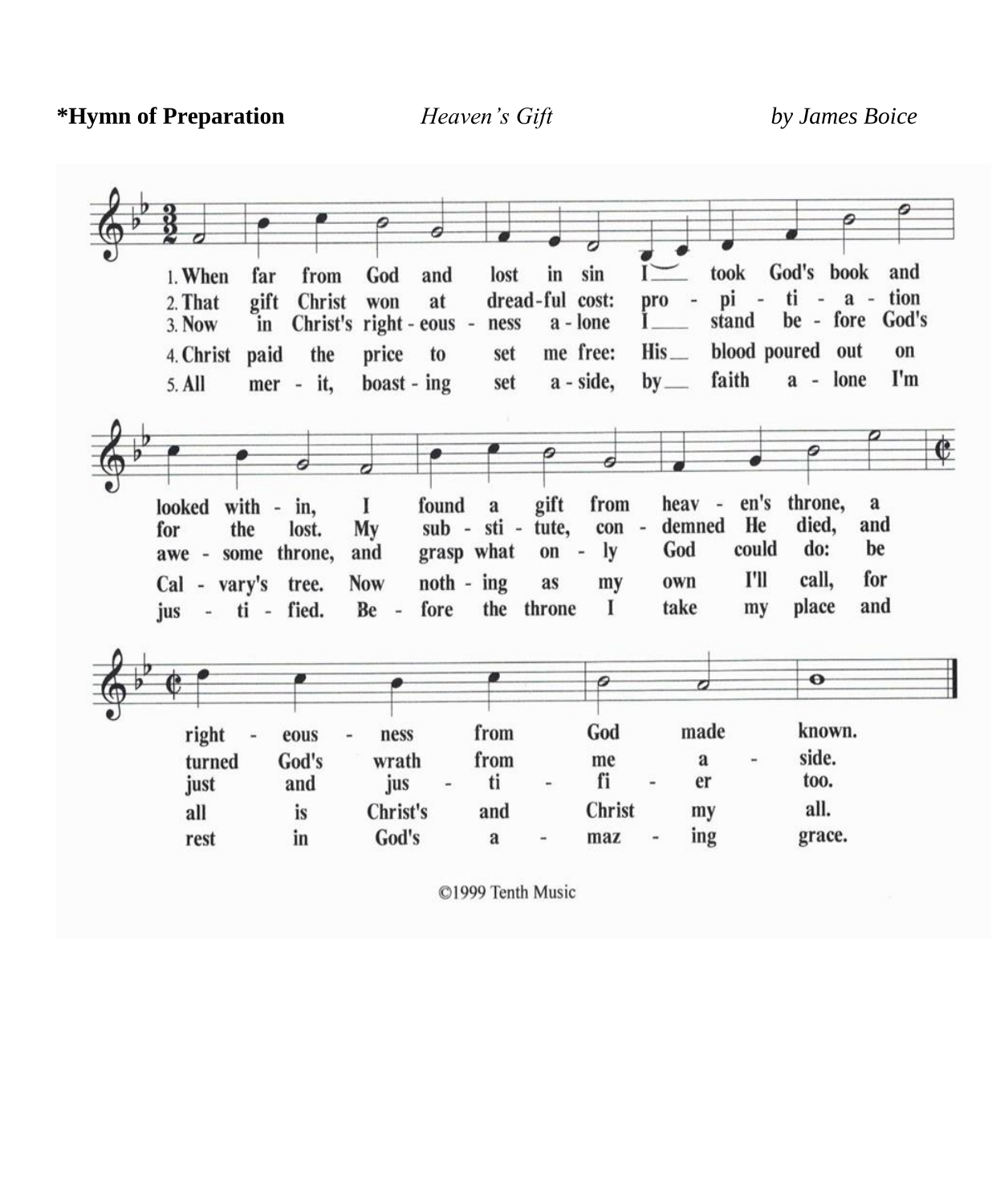Pew Bible Page 3

Sermon Outline

1. Ideas have consequences

2. Love is an action (and an emotion)

3. Toward an action plan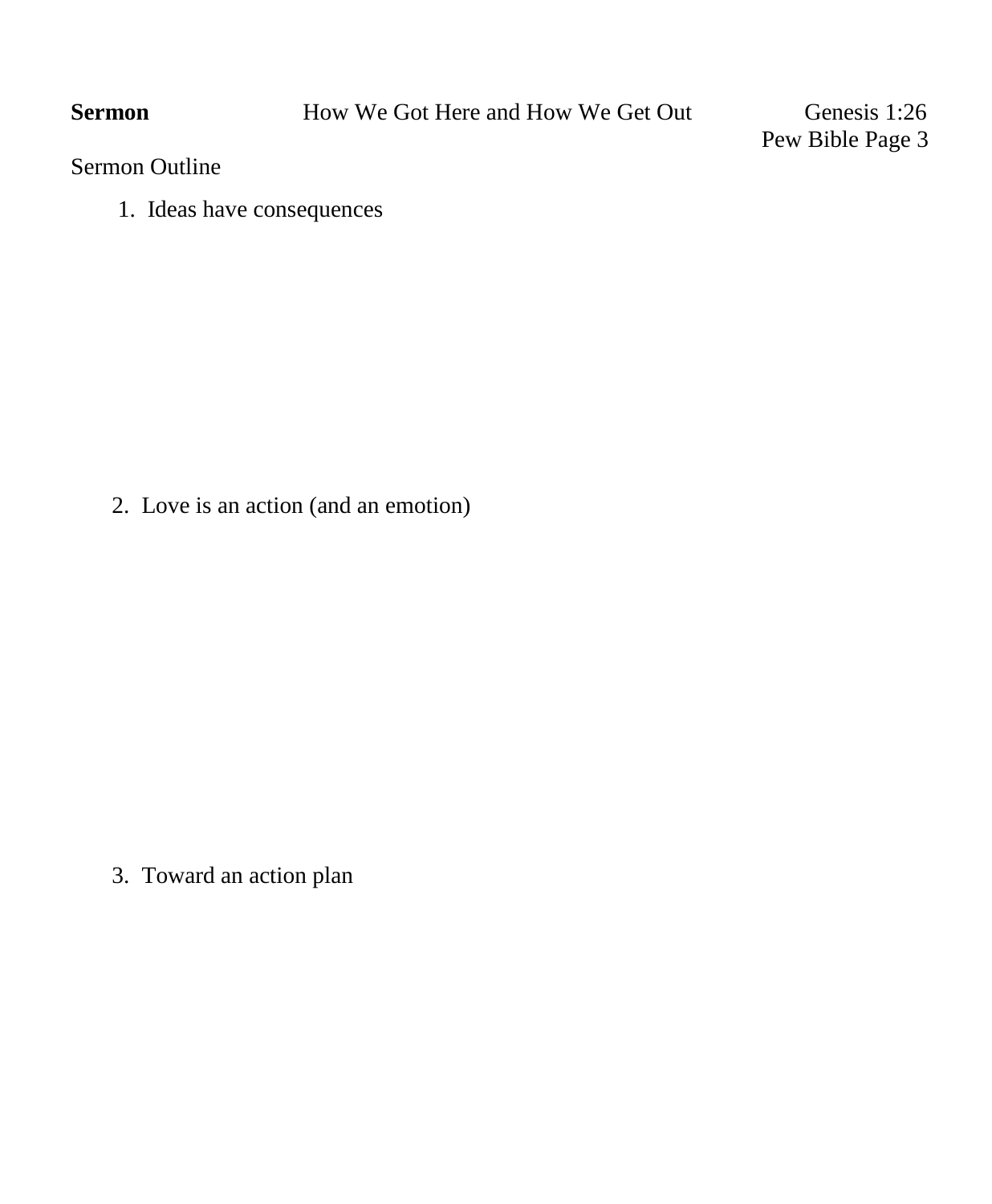Questions for Further Reflection:

- 1. How did abortion on demand become legal in your country? Do you know the history behind this Roe vs Wade? Do some historical research into some of the cultural and medical trends that led to abortion on demand.
- 2. What does it mean to be made in the image of God? How does this impact your thinking about human beings? Do we deserve greater respect than the rest of God's creation? How so?
- 3. Where is the nearest crisis pregnancy center to you? How can you get involved?
- 4. Who do you vote for? What is their stance on abortion? How important is a candidate's stance on abortion to you when you vote?

# **\*Hymn of Response** *Be Thou My Vision* No. 642

Be Thou my vision, O Lord of my heart; naught be all else to me, save that Thou art-Thou my best thought by day or by night, waking or sleeping, Thy presence my light.

Be Thou my wisdom, and Thou my true word; I ever with Thee and Thou with me, Lord; Thou my great Father, I Thy true son; Thou in me dwelling, and I with Thee one.

Be Thou my battle shield, sword for my fight; be Thou my dignity, Thou my delight, Thou my soul's shelter, Thou my high tow'r: raise Thou me heav'nward, O Pow'r of my pow'r.

Riches I heed not, nor man's empty praise, Thou mine inheritance, now and always: Thou and Thou only, first in my heart, High King of heaven, my treasure Thou art.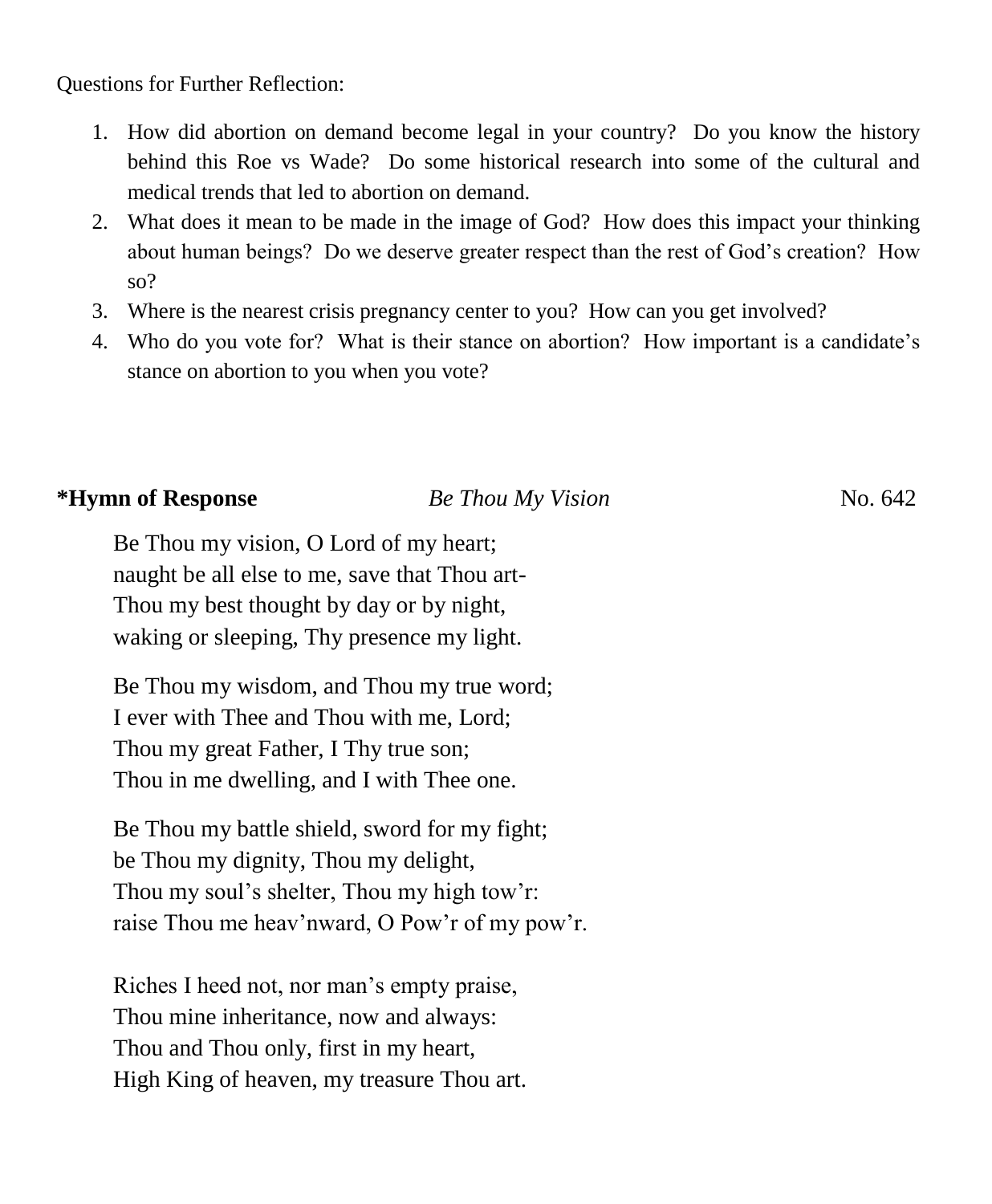High King of heaven, my victory won, may I reach heaven's joys, O bright heav'n's Sun! Heart of my own heart, whatever befall, still be my vision, O Ruler of all.

## **\*Benediction**

# **\*Gloria Patri** No. 735

Glory be to the Father, and to the Son, and to the Holy Ghost; as it was in the beginning, is now, and ever shall be, world without end. Amen, amen.

| *Postlude<br>Guide Me, O Thou Great Jehovah | arr. Kellner |
|---------------------------------------------|--------------|
|---------------------------------------------|--------------|

**\* Congregation:** Please stand as able.

**\* \* \* \* \* \* \* \***

| <b>Alto Sax</b>            | Alanna Tuitman         |
|----------------------------|------------------------|
| <b>Viola</b>               | Alan Tuitman           |
| <b>French Horn</b>         | Becky Schoon           |
| Organ                      | <b>Sandy Schoon</b>    |
| <b>Intercessory Prayer</b> | Bruce Stoltzfus, Elder |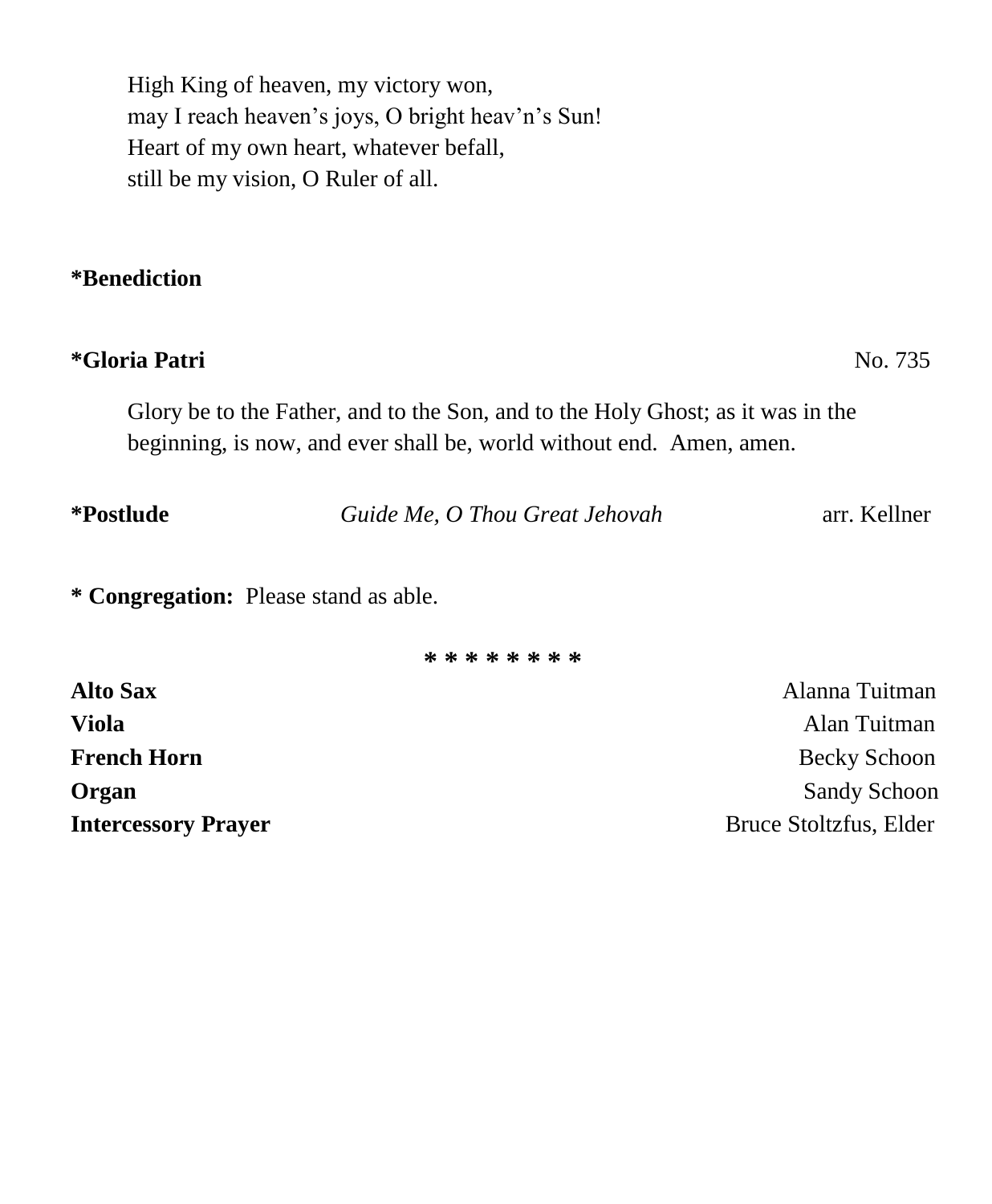# **Serving the Lord**

|                   | 1/19                | 1/26                | 2/02        |
|-------------------|---------------------|---------------------|-------------|
|                   | F. Armstrong,       | C. Tuitman,         | L. Martin,  |
| <b>AM Nursery</b> | Cordie A.           | Alanna T.           | Grace M.    |
| Greeters          | J. Faber            | Stoltzfus           | C.L. Yonker |
| Treats            | J. Rogers           | Lindborg            | O'Neal      |
| Serve/Cleanup     | Lindborg            | Lindborg            | O'Neal      |
| Audio             | <b>B.</b> Armstrong | <b>B.</b> Armstrong | J. Martin   |
| Elder of the Week | <b>Stoltzfus</b>    | Lindborg            | Gretzinger  |

# **Weekly Calendar**

| <b>DATE</b>     | TIME              | <b>EVENT</b>                 |
|-----------------|-------------------|------------------------------|
| <b>SUN 1/19</b> | 9:00 AM           | <b>Opening Exercises</b>     |
|                 | 9:15 AM           | <b>Sunday School Classes</b> |
|                 | 10:30 AM          | <b>Worship Service</b>       |
|                 | 12:00 PM          | <b>Schoon Care Group</b>     |
| <b>SUN 1/26</b> | 9:00 AM           | <b>Opening Exercises</b>     |
|                 | $9:15 \text{ AM}$ | <b>Sunday School Classes</b> |
|                 | 10:30 AM          | <b>Worship Service</b>       |
|                 | 5:00 PM           | Youth Bible Study            |

# **Important Upcoming Events**

| <b>WED 1/29</b> | 6:30 PM |  | <b>Annual Corporation Meeting</b> |  |
|-----------------|---------|--|-----------------------------------|--|
|-----------------|---------|--|-----------------------------------|--|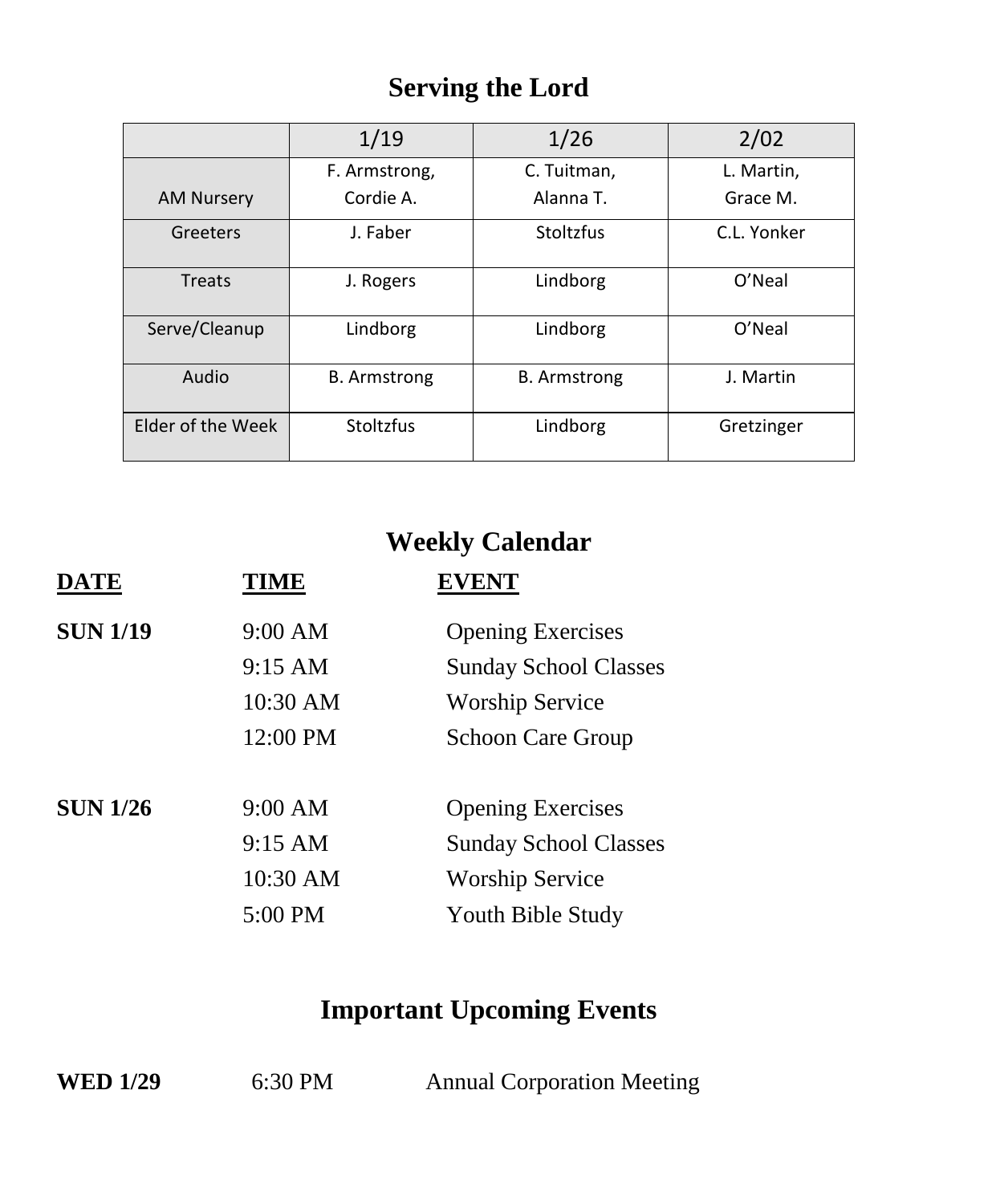### **Announcements**

 **Sanctity of Human Life Sunday:** Sanctity of Human Life Sunday is nationally recognized on the Sunday, in January, that falls closest to the day on which the Roe v. Wade and Doe v. Bolton decisions were handed down by the U.S. Supreme Court on January 22, 1973. The 2019 annual report shows Planned Parenthood aborted 345,672 unborn babies, an increase of 3.88% over the abortions it did on unborn babies the year prior. However, praise God that a total of 36 abortion facilities closed nationwide in 2019. Pray for the Women's Center of Northwest Indiana as they counsel mothers and fathers who are considering abortion (see flyer inserted in today's bulletin).

 **Baby Bottles:** The Women's Center of Northwest Indiana is having its annual fundraiser. Please fill the baby bottles that are available in the narthex with change, bills, or a check, and pray for the child named inside. Please return the bottles to the box in the narthex by Sunday, February 9.

 **The Annual Corporation Meeting:** This annual meeting will be held next Wednesday, January 29, at 6:30 pm. The 2020 budget will be presented and voted on. **Please pick up a budget booklet today on the table in the foyer (one per family).** All members should plan to attend this important meeting.

 **Communicants Classes:** While children of believers are considered part of the visible church, they are non-communing members (do not participate in the Lord's Supper) until they personally own and profess faith in Jesus. If your child is interested in taking this class, please sign up on the sheet in the foyer. The six classes are scheduled for Sunday, February 2 through March 8 at 12:30 pm at the Gretzinger's house. At least one parent is expected to accompany the child(ren) to the class.